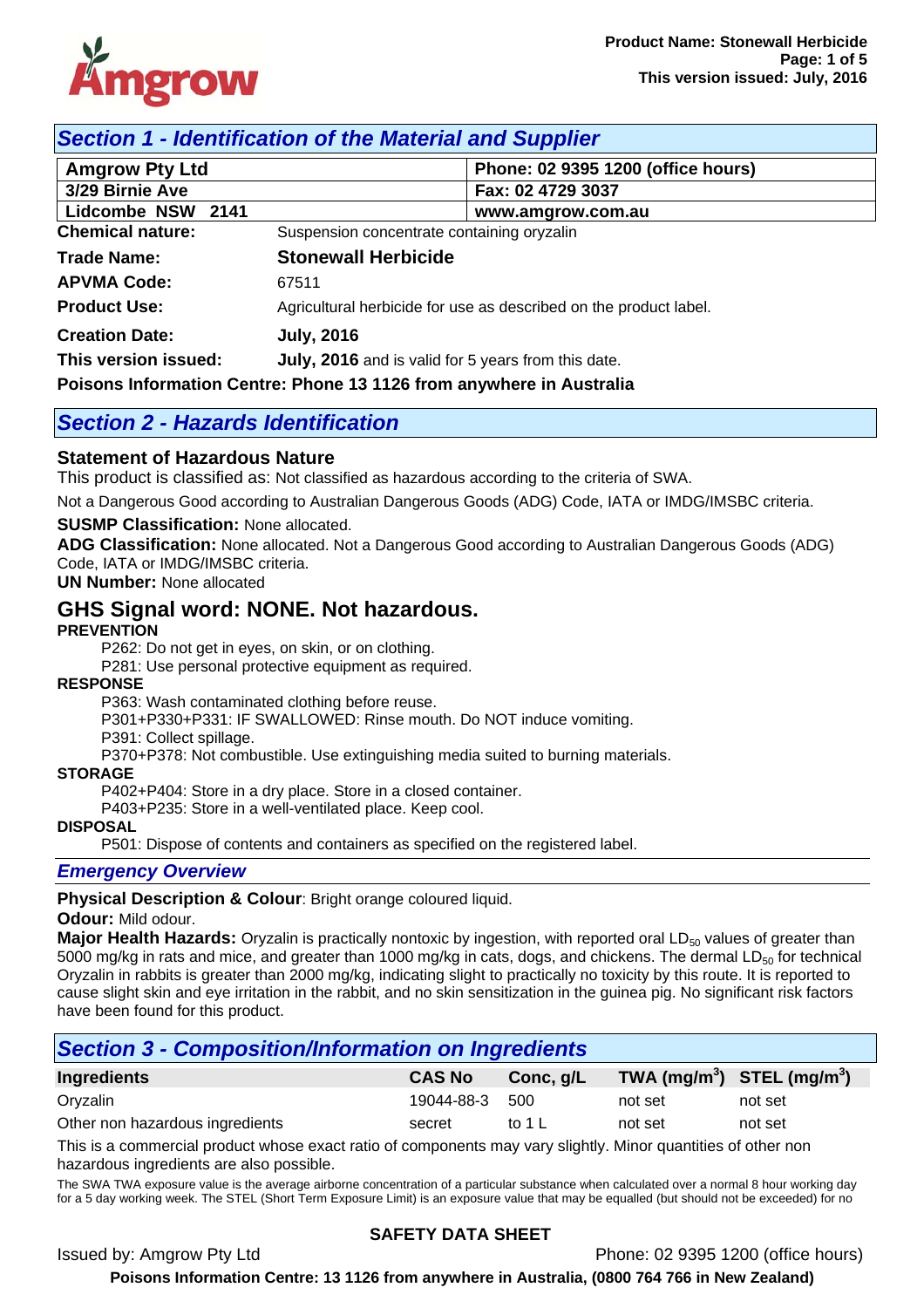

longer than 15 minutes and should not be repeated more than 4 times per day. There should be at least 60 minutes between successive exposures at the STEL. The term "peak "is used when the TWA limit, because of the rapid action of the substance, should never be exceeded, even briefly.

## *Section 4 - First Aid Measures*

#### **General Information:**

You should call The Poisons Information Centre if you feel that you may have been poisoned, burned or irritated by this product. The number is 13 1126 from anywhere in Australia (0800 764 766 in New Zealand) and is available at all times. Have this SDS with you when you call.

**Inhalation:** First aid is not generally required. If in doubt, contact a Poisons Information Centre or a doctor.

Skin Contact: Irritation is unlikely. However, if irritation does occur, flush with lukewarm, gently flowing water for 5 minutes or until chemical is removed.

**Eye Contact:** No effects expected. If irritation does occur, flush contaminated eye(s) with lukewarm, gently flowing water for 5 minutes or until the product is removed. Obtain medical advice if irritation becomes painful or lasts more than a few minutes. Take special care if exposed person is wearing contact lenses.

**Ingestion:** If product is swallowed or gets in mouth, do NOT induce vomiting; wash mouth with water and give some water to drink. If symptoms develop, or if in doubt contact a Poisons Information Centre or a doctor.

## *Section 5 - Fire Fighting Measures*

**Fire and Explosion Hazards**: The major hazard in fires is usually inhalation of heated and toxic or oxygen deficient (or both), fire gases. There is no risk of an explosion from this product under normal circumstances if it is involved in a fire.

This product is likely to decompose only after heating to dryness, followed by further strong heating.

Fire decomposition products from this product may be toxic if inhaled. Take appropriate protective measures.

**Extinguishing Media:** Not combustible. Use extinguishing media suited to burning materials.

**Fire Fighting:** When fighting fires involving significant quantities of this product, wear a splash suit complete with self contained breathing apparatus.

| Flash point:                     | Not combustible. |
|----------------------------------|------------------|
| <b>Upper Flammability Limit:</b> | Does not burn.   |
| <b>Lower Flammability Limit:</b> | Does not burn.   |
| <b>Autoignition temperature:</b> | Does not burn.   |
| <b>Flammability Class:</b>       | Does not burn.   |

## *Section 6 - Accidental Release Measures*

**Accidental release:** Minor spills do not normally need any special cleanup measures. In the event of a major spill, prevent spillage from entering drains or water courses. As a minimum, wear overalls, goggles and gloves. No special recommendations for clothing materials. Eye/face protective equipment should comprise, as a minimum, protective glasses and, preferably, goggles. If there is a significant chance that vapours or mists are likely to build up in the cleanup area, we recommend that you use a respirator. Usually, no respirator is necessary when using this product. However, if you have any doubts consult the Australian Standard mentioned below (section 8).

Stop leak if safe to do so, and contain spill. Absorb onto sand, vermiculite or other suitable absorbent material. If spill is too large or if absorbent material is not available, try to create a dike to stop material spreading or going into drains or waterways. Sweep up and shovel or collect recoverable product into labelled containers for recycling or salvage, and dispose of promptly. Recycle containers wherever possible after careful cleaning. Refer to product label for specific instructions. After spills, wash area preventing runoff from entering drains. If a significant quantity of material enters drains, advise emergency services. Full details regarding disposal of used containers, spillage and unused material may be found on the label. If there is any conflict between this SDS and the label, instructions on the label prevail. Ensure legality of disposal by consulting regulations prior to disposal. Thoroughly launder protective clothing before storage or re-use. Advise laundry of nature of contamination when sending contaminated clothing to laundry.

## *Section 7 - Handling and Storage*

**Handling:** Keep exposure to this product to a minimum, and minimise the quantities kept in work areas. Check Section 8 of this SDS for details of personal protective measures, and make sure that those measures are followed. The measures detailed below under "Storage" should be followed during handling in order to minimise risks to persons using the product in the workplace. Also, avoid contact or contamination of product with incompatible materials listed in Section 10.

## **SAFETY DATA SHEET**

Issued by: Amgrow Pty Ltd Phone: 02 9395 1200 (office hours) **Poisons Information Centre: 13 1126 from anywhere in Australia, (0800 764 766 in New Zealand)**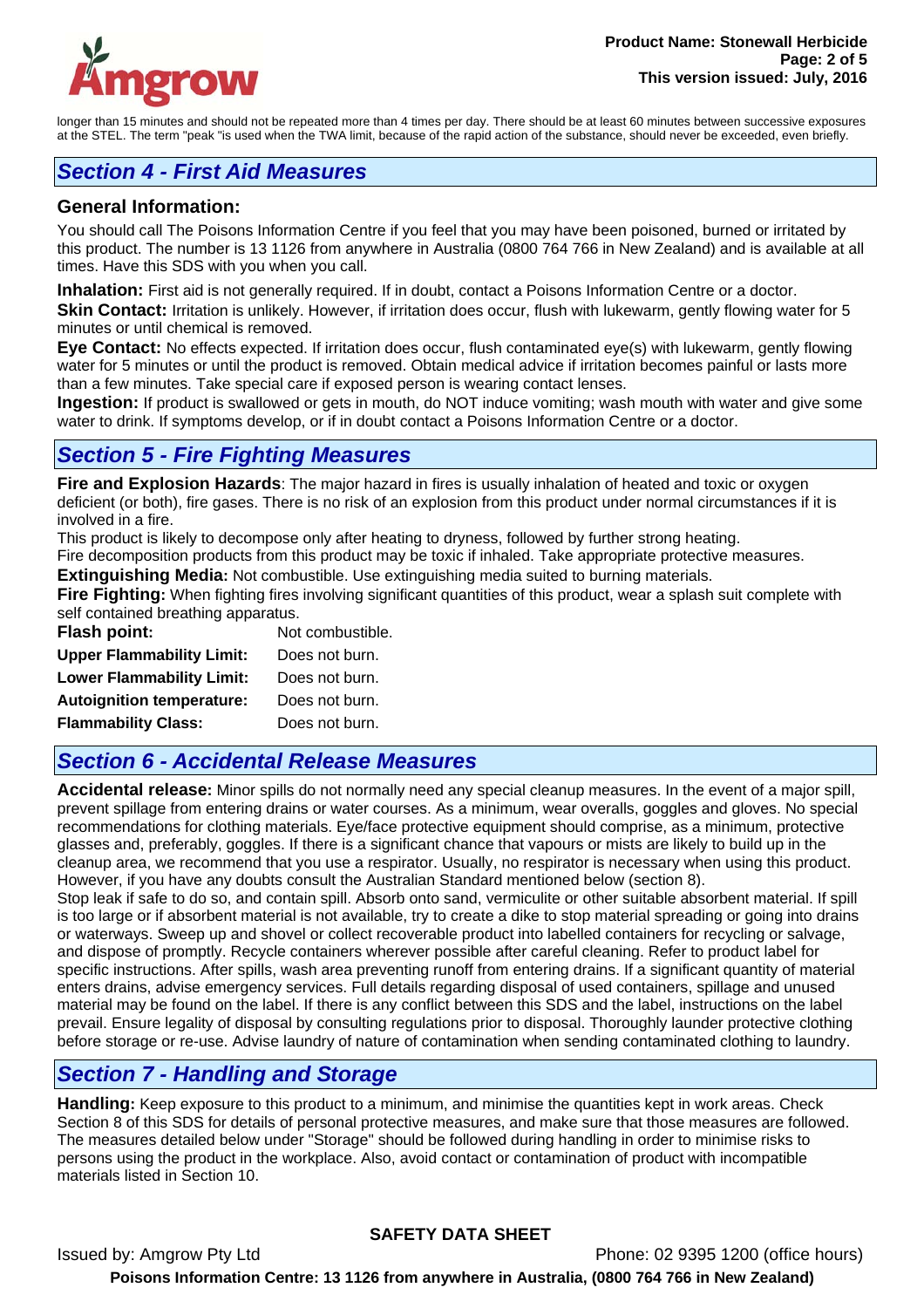

**Storage:** Store in the closed original container in a dry, cool, well-ventilated area out of direct sunlight. Make sure that the product does not come into contact with substances listed under "Incompatibilities" in Section 10. Some liquid preparations settle or separate on standing and may require stirring before use. Check packaging - there may be further storage instructions on the label.

## *Section 8 - Exposure Controls and Personal Protection*

The following Australian Standards will provide general advice regarding safety clothing and equipment: Respiratory equipment: **AS/NZS 1715**, Protective Gloves: **AS 2161**, Occupational Protective Clothing: AS/NZS 4501 set 2008, Industrial Eye Protection: **AS1336** and **AS/NZS 1337**, Occupational Protective Footwear: **AS/NZS2210**. Exposure limits have not been established by SWA for any of the significant ingredients in this product.

The ADI for Oryzalin is set at 0.1mg/kg/day. The corresponding NOEL is set at 12mg/kg/day. ADI means Acceptable Daily Intake; NOEL means No-observable-effect-level. Data from Australian ADI List, June 2014.

No special equipment is usually needed when occasionally handling small quantities. The following instructions are for bulk handling or where regular exposure in an occupational setting occurs without proper containment systems. **Ventilation:** This product should only be used where there is ventilation that is adequate to keep exposure below the TWA levels. If necessary, use a fan.

**Eye Protection:** Eye protection is not normally necessary when this product is being used. However, if in doubt, wear suitable protective glasses or goggles.

**Skin Protection:** The information at hand indicates that this product is not harmful and that normally no special skin protection is necessary. However, we suggest that you routinely avoid contact with all chemical products and that you wear suitable gloves (preferably elbow-length) when skin contact is likely.

**Protective Material Types:** There is no specific recommendation for any particular protective material type. **Respirator:** Usually, no respirator is necessary when using this product. However, if you have any doubts consult the Australian Standard mentioned above.

## *Section 9 - Physical and Chemical Properties:*

| Odour:<br>Mild odour.                                                      |  |
|----------------------------------------------------------------------------|--|
|                                                                            |  |
| <b>Boiling Point:</b><br>Approximately 100°C at 100kPa.                    |  |
| <b>Freezing/Melting Point:</b><br>Below 0°C.                               |  |
| Volatiles:<br>Water component.                                             |  |
| <b>Vapour Pressure:</b><br>2.37 kPa at 20°C (water vapour pressure).       |  |
| <b>Vapour Density:</b><br>As for water.                                    |  |
| <b>Specific Gravity:</b><br>Approx 1.18                                    |  |
| <b>Water Solubility:</b><br>Completely soluble in water.                   |  |
| pH:<br>No data.                                                            |  |
| <b>Volatility:</b><br>No data.                                             |  |
| <b>Odour Threshold:</b><br>No data.                                        |  |
| <b>Evaporation Rate:</b><br>As for water.                                  |  |
| <b>Coeff Oil/water Distribution:</b><br>3.37 at pH 7 (log P octanol/water) |  |
| <b>Autoignition temp:</b><br>Does not burn.                                |  |

## *Section 10 - Stability and Reactivity*

**Reactivity:** This product is unlikely to react or decompose under normal storage conditions. However, if you have any doubts, contact the supplier for advice on shelf life properties.

**Conditions to Avoid:** Store in the closed original container in a dry, cool, well-ventilated area out of direct sunlight. **Incompatibilities:** strong acids, strong bases.

**Fire Decomposition:** This product is likely to decompose only after heating to dryness, followed by further strong heating. Combustion forms carbon dioxide, and if incomplete, carbon monoxide and possibly smoke. Water is also formed. May form nitrogen and its compounds, and under some circumstances, oxides of nitrogen. Occasionally hydrogen cyanide gas in reducing atmospheres. Carbon monoxide poisoning produces headache, weakness, nausea, dizziness, confusion, dimness of vision, disturbance of judgment, and unconsciousness followed by coma and death.

**Polymerisation:** Polymerisation reactions are unlikely; they are not expected to occur.

## **SAFETY DATA SHEET**

Issued by: Amgrow Pty Ltd Phone: 02 9395 1200 (office hours)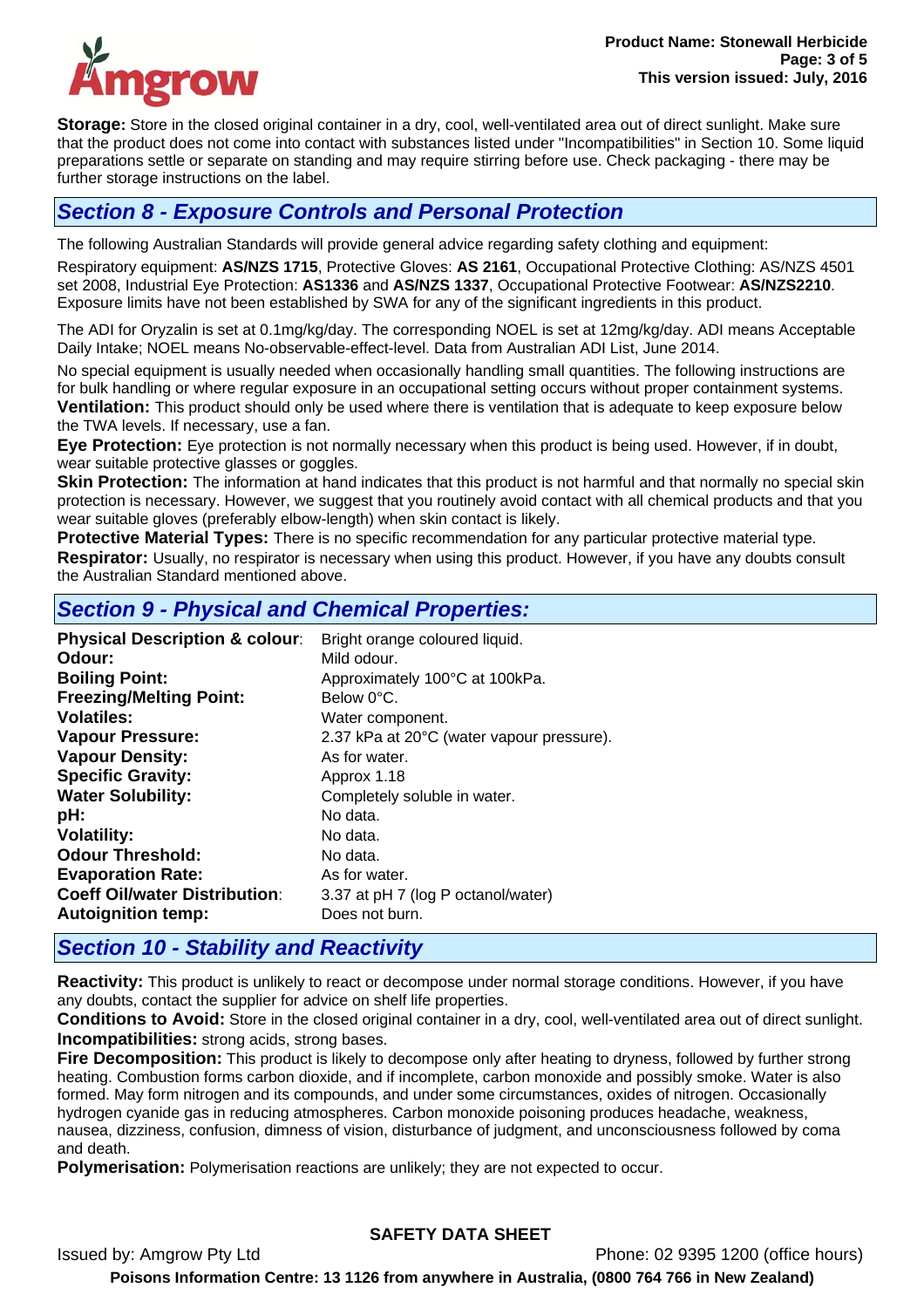

# *Section 11 - Toxicological Information*

**Toxicity: Acute toxicity:** Oryzalin is practically nontoxic by ingestion, with reported oral LD<sub>50</sub> values of greater than 5000 mg/kg in rats and mice, and greater than 1000 mg/kg in cats, dogs, and chickens. The dermal  $LD_{50}$  for technical Oryzalin in rabbits is greater than 2000 mg/kg, indicating slight to practically no toxicity by this route. It is reported to cause slight skin and eye irritation in the rabbit, and no skin sensitization in the guinea pig. It is also slightly toxic when inhaled, with a 4-hour inhalation  $LC_{50}$  of greater than 3 mg/L in rats. Formulated products may show moderate toxicity by either the oral or inhalation routes, and may show skin and eye irritation and skin sensitization properties. In dogs and cats, large oral doses cause nausea and vomiting.

**Chronic toxicity:** Rats fed a dietary level of about 2.5 mg/kg/day for 2 years exhibited blood changes, increased liver and kidney weights, inhibition of growth, and decreased survival. Repeated ingestion of large doses led to adverse changes in blood cell formation in dogs. Mice given dietary doses of about 200 mg/kg/day for 1 year exhibited decreased uterine and ovarian weights. Those exposed to doses of 75 mg/kg/day showed no observable effects. **Reproductive effects:** There were no adverse effects on reproduction in a three-generation study of rats fed dietary concentrations of 12.5, 37.5, or 112.5 mg/kg/day, the highest dose tested. Foetotoxic effects appeared at 12.5 mg/kg/day. It does not appear that Oryzalin causes reproductive effects.

**Teratogenic effects:** There were no birth defects in the offspring of pregnant rats fed dietary concentrations as high as 112 mg/kg/day for three generations, nor in the offspring of pregnant rabbits given doses of 125 mg/kg/day, the highest dose tested. It appears that Oryzalin is unlikely to cause teratogenic effects.

**Mutagenic effects:** Oryzalin was not mutagenic in several tests, including tests on live rats and mice and on bacterial cell cultures. It does not appear that Oryzalin is mutagenic.

**Carcinogenic effects:** When Oryzalin was fed to rats in doses as high as 135 mg/kg/day for 2 years, there was an increase in the incidence of thyroid, mammary, and skin tumours. Thyroid tumours and benign skin and mammary tumours occurred in rats fed a dietary level of 45 mg/kg/day for 2 years. However, there were no tumours in mice fed doses as high as 548 mg/kg/day for 2 years. Because of these conflicting results, it is not possible to assess the carcinogenicity of Oryzalin.

**Organ toxicity:** Oryzalin has shown systemic effects on the thyroid, liver, and kidneys, as well as blood chemistry, in animal tests.

**Fate in humans and animals: Oryzalin** is moderately well-absorbed from the gastrointestinal tract, and rapidly metabolized and eliminated following absorption. When Oryzalin was administered to male rats, 40% of the dose was excreted in the urine and 40% in the faeces within 3 days. Similar results were obtained in tests with rabbits, a steer, and with Rhesus monkeys.

## *Classification of Hazardous Ingredients*

No ingredient mentioned in the HSIS Database is present in this product at hazardous concentrations.

## *Potential Health Effects*

## **Inhalation:**

**Short Term Exposure:** Available data indicates that this product is not harmful. In addition product is unlikely to cause any discomfort or irritation.

**Long Term Exposure:** No data for health effects associated with long term inhalation.

## **Skin Contact:**

**Short Term Exposure:** Available data indicates that this product is not harmful. It should present no hazards in normal use. However product may be mildly irritating, but is unlikely to cause anything more than mild discomfort which should disappear once contact ceases.

**Long Term Exposure:** No data for health effects associated with long term skin exposure.

## **Eye Contact:**

**Short Term Exposure:** This product may be mildly irritating to eyes, but is unlikely to cause anything more than mild discomfort which should disappear once product is removed.

**Long Term Exposure:** No data for health effects associated with long term eye exposure.

## **Ingestion:**

**Short Term Exposure:** Significant oral exposure is considered to be unlikely. However, this product may be mildly irritating to mucous membranes but is unlikely to cause anything more than mild transient discomfort.

**Long Term Exposure:** No data for health effects associated with long term ingestion.

#### **Carcinogen Status:**

**SWA:** No significant ingredient is classified as carcinogenic by SWA.

**NTP:** No significant ingredient is classified as carcinogenic by NTP.

**IARC:** No significant ingredient is classified as carcinogenic by IARC.

## **SAFETY DATA SHEET**

Issued by: Amgrow Pty Ltd **Phone: 02 9395 1200** (office hours)